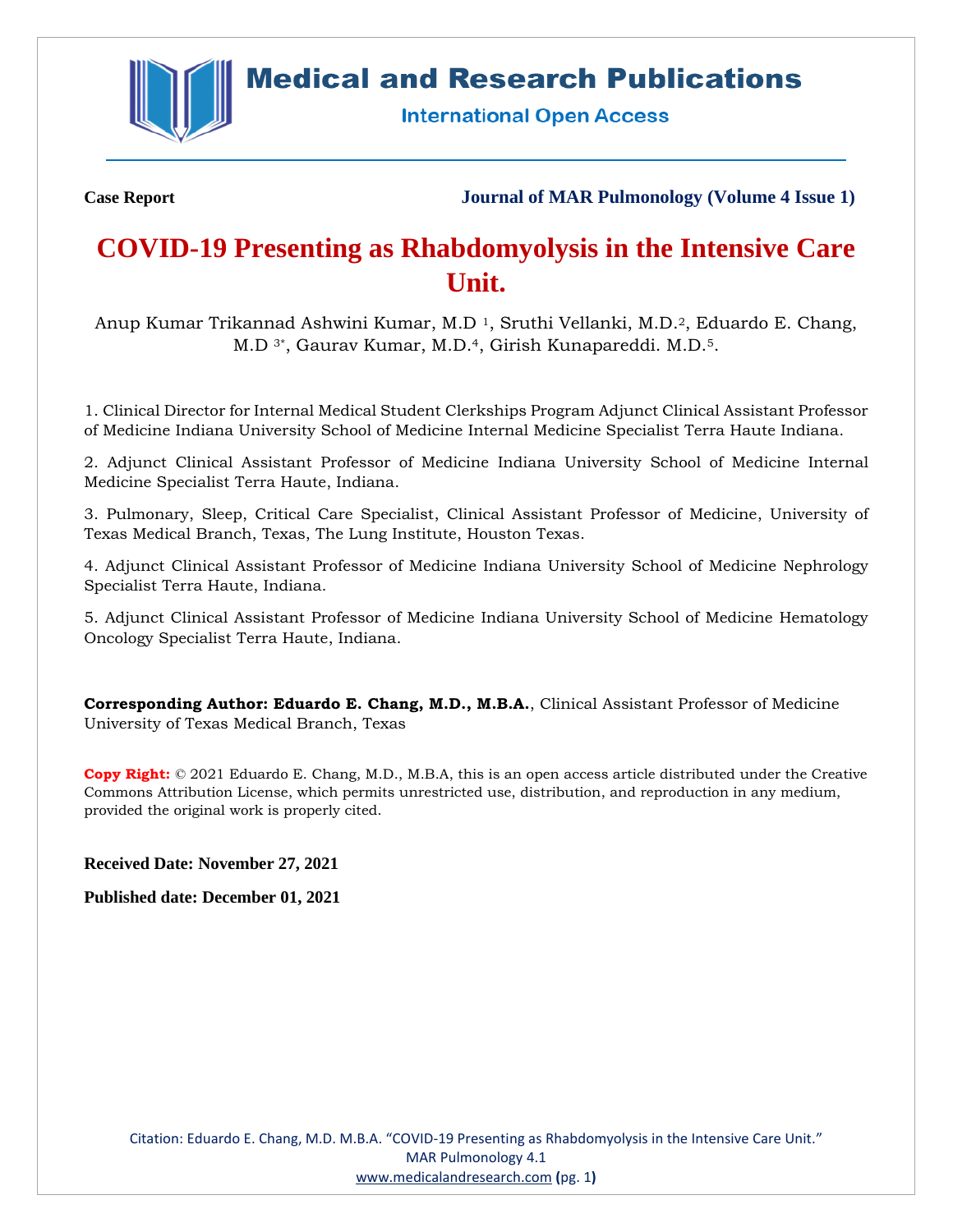#### *Patient: Female, 37 -year-old Male*

*Final Diagnoses: Rhabdomyolysis, COVID 19, Acute Kidney Injury, Renal Failure, Corona Virus Infection.*

*Clinical Procedure: Critical Care Support and Monitoring, Aggressive Hydration, Hemodialysis.* 

*Specialty: Pulmonology, Critical Care, Nephrology*

*MeSH Keywords: COVID-19, SARS-CoV-2, Corona Virus, Rhabdomyolysis, Renal Insufficiency, Granular Cast*

## **Abstract**

COVID-19 (Coronavirus Disease 19) caused by the severe acute respiratory syndrome coronavirus2 (SARS-CoV-2), commonly presents with fever, cough, dyspnea, disturbances of smell, taste and fatigue. It is important for clinicians to recognize rare presentations to help identify patients sooner and better control the viral spread. We report a rare case of a 37-year-old African American male that presented to our facility with bilateral thigh and upper extremity pain upon movement. Initial laboratory testing found elevated creatinine  $(2.04 \text{ mg/dL})$ , and CPK > 22,000 Units/L. He was initially diagnosed with rhabdomyolysis and Acute Kidney Injury (AKI). No clear cause of his Rhabdomyolysis was found. During the hospital stay, the patient had a fever of 38.9oC and subsequently tested positive for COVID-19. The patient denied shortness of breath at that time. Subsequently he developed shortness of breath requiring 6 L/min oxygen by nasal canula. AKI from rhabdomyolysis and acute tubular necrosis (ATN) continued to get worse, which eventually required hemodialysis. A renal biopsy was done to confirm ATN and rule out other SARS CoV 2 related causes of AKI. Patient had a 30-day hospital stay. By the time of discharge his CPK level improved, his renal function started improving and he did not required dialysis at discharge.

Citation: Eduardo E. Chang, M.D. M.B.A. "COVID-19 Presenting as Rhabdomyolysis in the Intensive Care Unit." MAR Pulmonology 4.1 [www.medicalandresearch.com](http://www.medicalandresearch.com/) **(**pg. 2**)**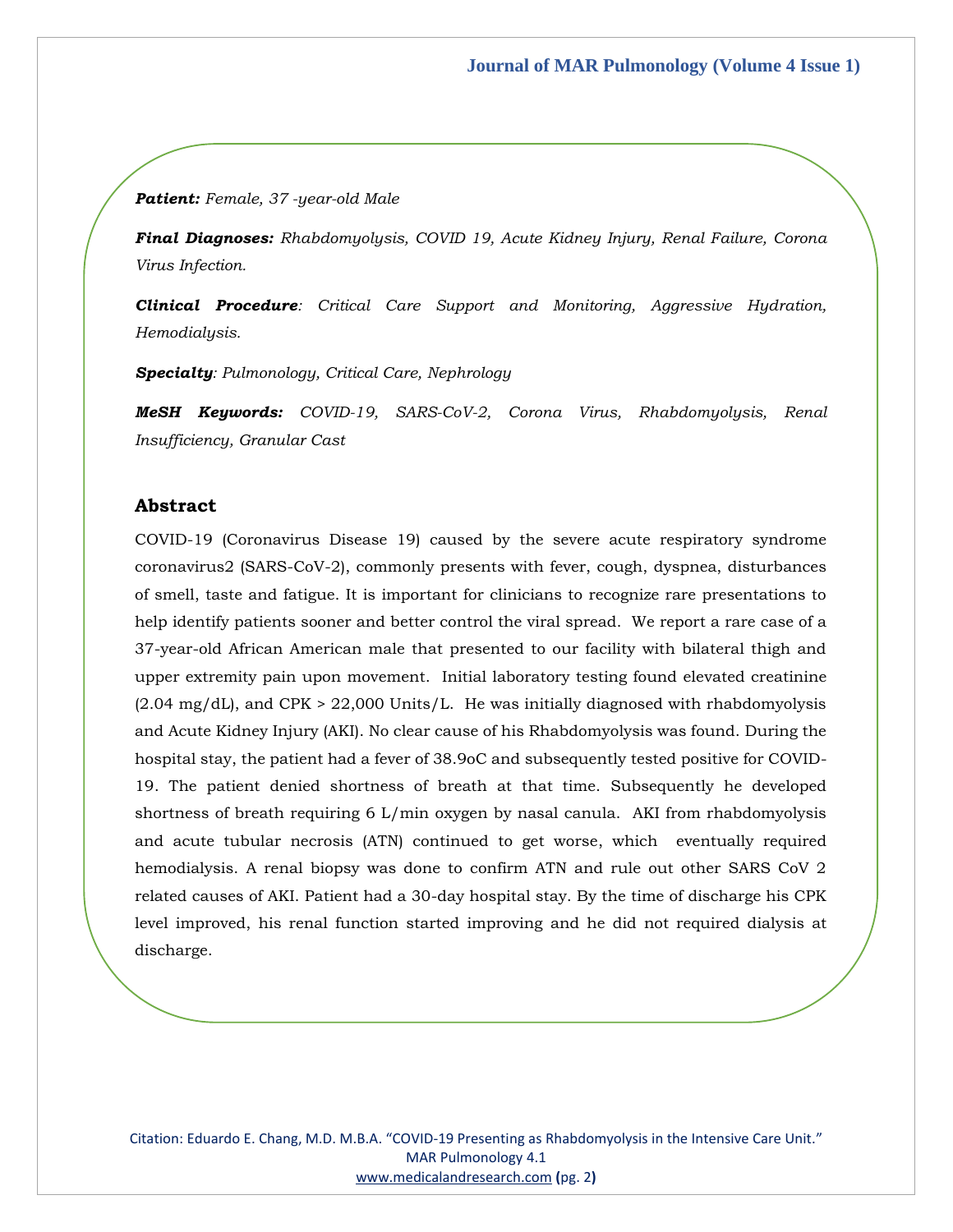## **Background:**

The spectrum of symptoms of COVID-19 range from a mild respiratory infection to severe pneumonia. The most common symptoms currently associated with COVID-19 include fever, cough, loss of taste, smell, and fatigue. And as reported in China in a study of 1099 patients, rhabdomyolysis was seen in 0.2% of patients [3]. AKI (Acute kidney injury) is a known complication of rhabdomyolysis in severe cases. This case report is of a patient diagnosed with SARS-CoV-2 (Severe Acute Respiratory Syndrome Coronavirus 2) infection presenting with rhabdomyolysis and AKI.

## **Case Presentation**

A 37-year-old African American truck driver presented with bilateral thigh and upper extremity muscle pain. He reported that 2 days prior to admission he had progressively felt weaker with generalized muscle aches. He denied fever, dry cough, dyspnea, recent illness, rashes, or exposure to toxins. Patient denied any recent trauma or immobilization. He denied any new medications, diet or weight loss. He did not have any recent alcohol intake or use of illicit substances. He did not have family history of familial rhabdomyolysis or thyroid disease.

Physical examination on admission revealed a temperature of 37.2 C, blood pressure of 140/96 mmHg, a pulse of 116 bpm, respiratory rate of 17/min and O2 saturation of 95% on room air. The patient had no respiratory distress with lungs clear to auscultation. His physical examination was unremarkable except for inner thigh pain on palpation. No other etiologies of rhabdomyolysis were identified on history such as trauma, strenuous exertion, family history of metabolic abnormalities or even on physical exam.

At the time of admission, he was found to have a creatinine of 2.04 mg/dl, BUN 15mg/dl, ALT of 229 IU/L, AST 942 IU/L, CK serum PL QN >22000 units/L range (24 to 204 U/L). Urinalysis: color red, specific gravity 1.036, protein 2+, hemoglobin 3+, RBC 21-50, eosinophils positive, protein urine random > 600 mg/dl. D dimer was elevated at 3.17 mg/L. No clear cause of his rhabdomyolysis was found. So autoimmune causes of rhabdomyolysis including myositis were suspected. He was empirically started on steroids. But autoimmune work up including ANA was negative. Additional viral tests EBV, HIV CMV and hepatitis screen were negative. The patient received standard therapy for rhabdomyolysis with aggressive intravenous fluids and was monitored closely for hemodynamic and cardiorespiratory compromise. On day 3 of hospital stay, the patient had a fever of 38.9oC. Nasopharyngeal swab RT-PCR for SARS-CoV2 was positive. CT chest was done 3 days after admission and showed multifocal ground glass opacities bilaterally in the chest, with areas of consolidation most extensive in the lower lobes. The patient ultimately required hemodialysis due to uremia, fluid overload and persistent oliguria or anuria. There were no proven treatments for COVID-19 at the time of hospitalization. The patient's respiratory

Citation: Eduardo E. Chang, M.D. M.B.A. "COVID-19 Presenting as Rhabdomyolysis in the Intensive Care Unit." MAR Pulmonology 4.1 [www.medicalandresearch.com](http://www.medicalandresearch.com/) **(**pg. 3**)**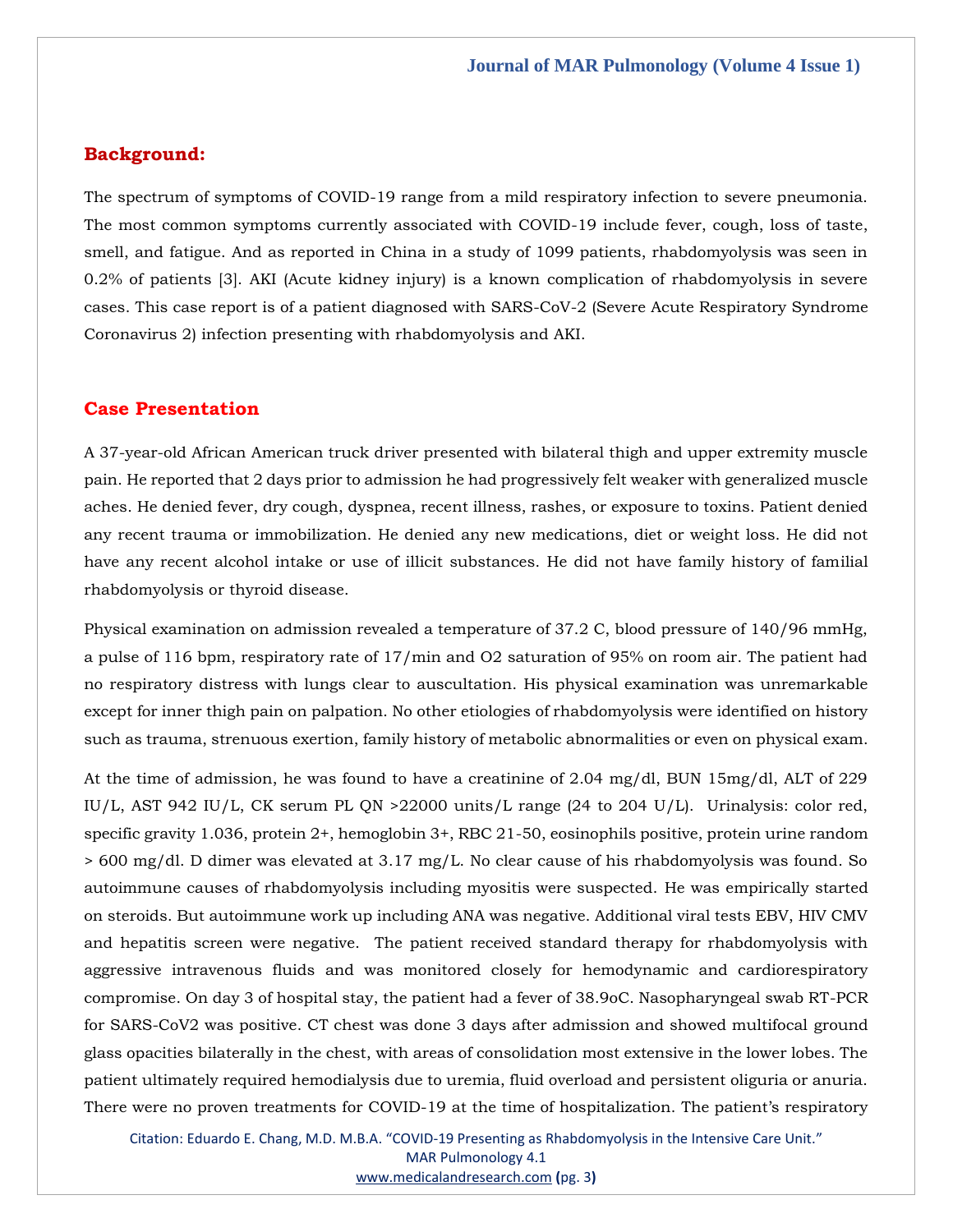#### **Journal of MAR Pulmonology (Volume 4 Issue 1)**

status decompensated, and he was placed on supplemental oxygen. As a treatment for suspected hypercoagulable state in the light of COVID 19 infection and the fact that his D dimer was elevated, he was treated with full dose anticoagulation with lovenox. He also received steroids as part of standard treatment. Remdesevir could not be administered because of his AKI and abnormal liver function tests. Patient underwent kidney biopsy as his renal function did not improve despite prolonged hospital stay requiring renal replacement therapy with dialysis. Kidney biopsy was done to rule out other COVID 19 related renal pathology and to understand the prognosis of his renal function. The results were positive for immunoreaction to myoglobin in tubular casts and anti-hemoglobin negative, compatible with diagnosis of rhabdomyolysis. After almost 30 days of hospital stay, his urine output started improving and the trend of his renal function panel also started showing signs of improvement, despite holding hemodialysis for few days. It was thought that he would not require dialysis anymore. At time of discharge his CK serPl QN was 81 units/L and his creatinine was 4.80 mg/dl. At the time of discharge, he was doing extremely well with good renal functional status.

## **Discussion**

To our knowledge this is one of the first cases of SARS-CoV-2 infection presenting as Rhabdomyolysis. Viral associated rhabdomyolysis is a common cause rhabdomyolysis in children, but it is rare in adults and the elderly. No other cause for his Rhabdomyolysis was found. The patient developed severe AKI requiring hemodialysis. With this case, we would like to remind clinicians that COVID -19 disease with myalgias may present as severe rhabdomyolysis and so it is important to be aware of this potential clinical presentation. The presence of AKI complicates management with drugs such as remdesivir, they maybe contraindicated. It remains unclear if specific therapies would change the course of kidney injury or prevent the need for hemodialysis. [3]

We reviewed literature and found that Rhabdomyolysis has been diagnosed in 10% of patients with severe acute respiratory syndrome (SARS) and in 14% of middle east respiratory syndrome (MERS) Rhabdomyolysis is caused by destruction of skeletal muscle fibers which releases toxic intracellular components into the bloodstream. The most accepted diagnostic criterion is an elevation of CK greater than 1,000 U/L. Severe rhabdomyolysis is considered with a cutoff value of 5,000–15,000 U/L. Common causes of Rhabdomyolysis include prolonged immobilization, trauma, drugs, toxins, autoimmune myopathies, and viral infections.[1]

Rhabdomyolysis can develop as either a first manifestation or as a complication of the disease. AKI can be secondary to direct tubular injury, tubular obstruction, and intrarenal vasoconstriction. In studies of 1099 and 278 patients infected with SARS-CoV-2 in China, between 0.5 to 4% of patients had acute

Citation: Eduardo E. Chang, M.D. M.B.A. "COVID-19 Presenting as Rhabdomyolysis in the Intensive Care Unit." MAR Pulmonology 4.1 [www.medicalandresearch.com](http://www.medicalandresearch.com/) **(**pg. 4**)**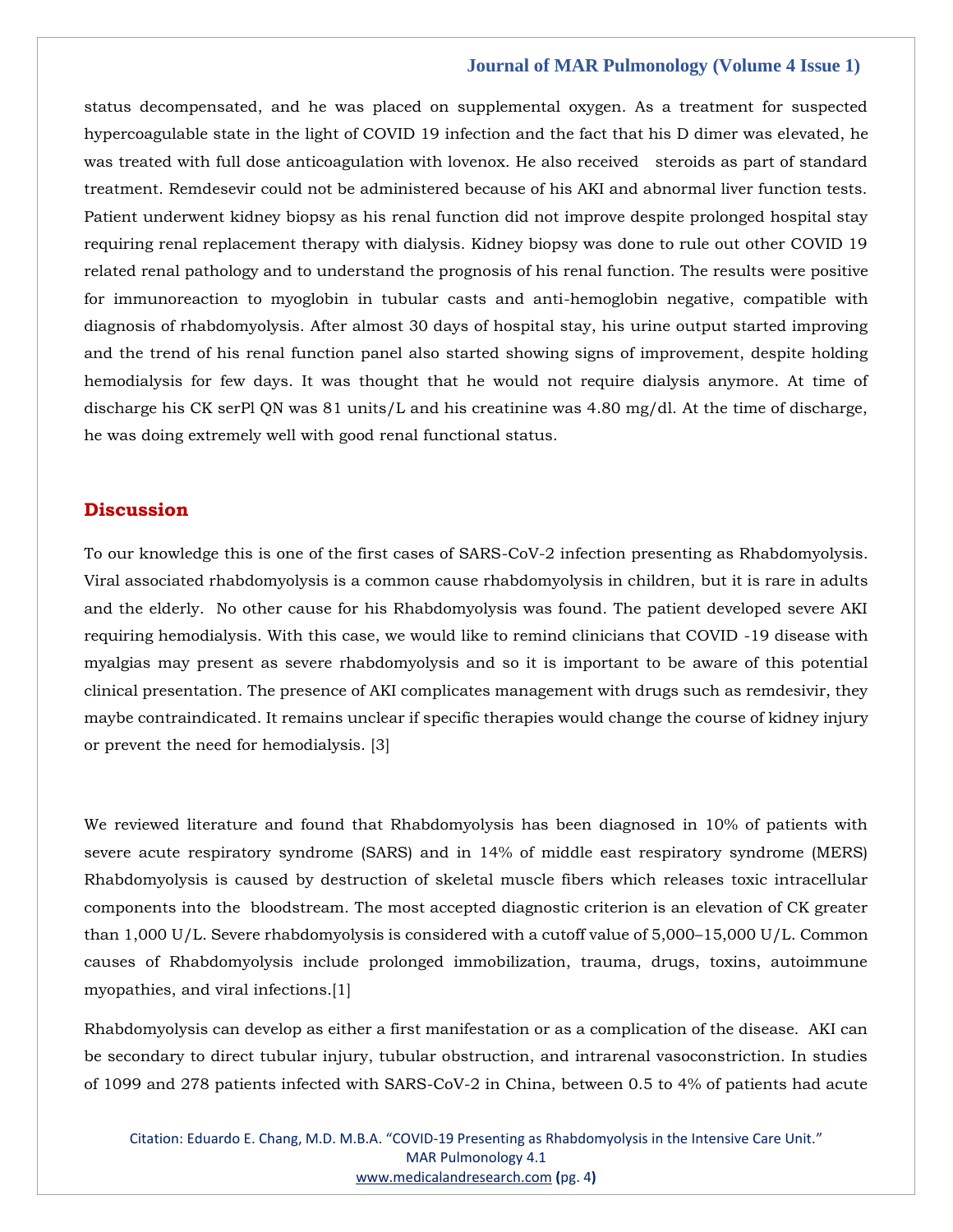## **Journal of MAR Pulmonology (Volume 4 Issue 1)**

kidney injury [3]. The physiopathology of viral myositis is not entirely known and mechanism of SARS-CoV-2 causing rhabdomyolysis has not been studied yet. It remains unclear whether rhabdomyolysis is because of direct viral induced muscular damage or a secondary autoimmune reaction [2]. In a study of 26 autopsies, the renal histopathological analysis of 3 patients revealed pigment casts in the renal interstitium [5]. Acute kidney injury can develop as a complication and this pathophysiological mechanism. AKI requires early and aggressive treatment to prevent chronic kidney damage or death. Fluid replacement is the keystone of rhabdomyolysis treatment. Although no specific modality seems to be effective, veno-venous hemodiafiltration with high permeability membranes seems to be more

effective. [1]



**Fig. 1** Light Microscopy – Tubules show rare mitotic figures and intraluminal cell debris and coarse granular cast. Notice the mild fibrosis, mild infiltrates of lymphocytes and plasma cells with rare eosinophils.

## **Conclusion**

Rhabdomyolysis has been associated with viral infections such as influenza and SARS. To the best of our knowledge, at the time this case was written, this case is one of the first cases of SARS-CoV-2 infection published in English literature illustrating rhabdomyolysis as a rare presentation of COVID - 19. With this case report we are hoping to shed more light on this multifaceted disease and draw attention of clinicians to this clinical presentation. Clinicians need to be more vigilant in recognizing these rare presentations of the COVID 19 related illness to provide timely treatment, prevent the spread of the virus and improve clinical outcome. We would like our paper to add to the literature to help provide

Citation: Eduardo E. Chang, M.D. M.B.A. "COVID-19 Presenting as Rhabdomyolysis in the Intensive Care Unit." MAR Pulmonology 4.1 [www.medicalandresearch.com](http://www.medicalandresearch.com/) **(**pg. 5**)**